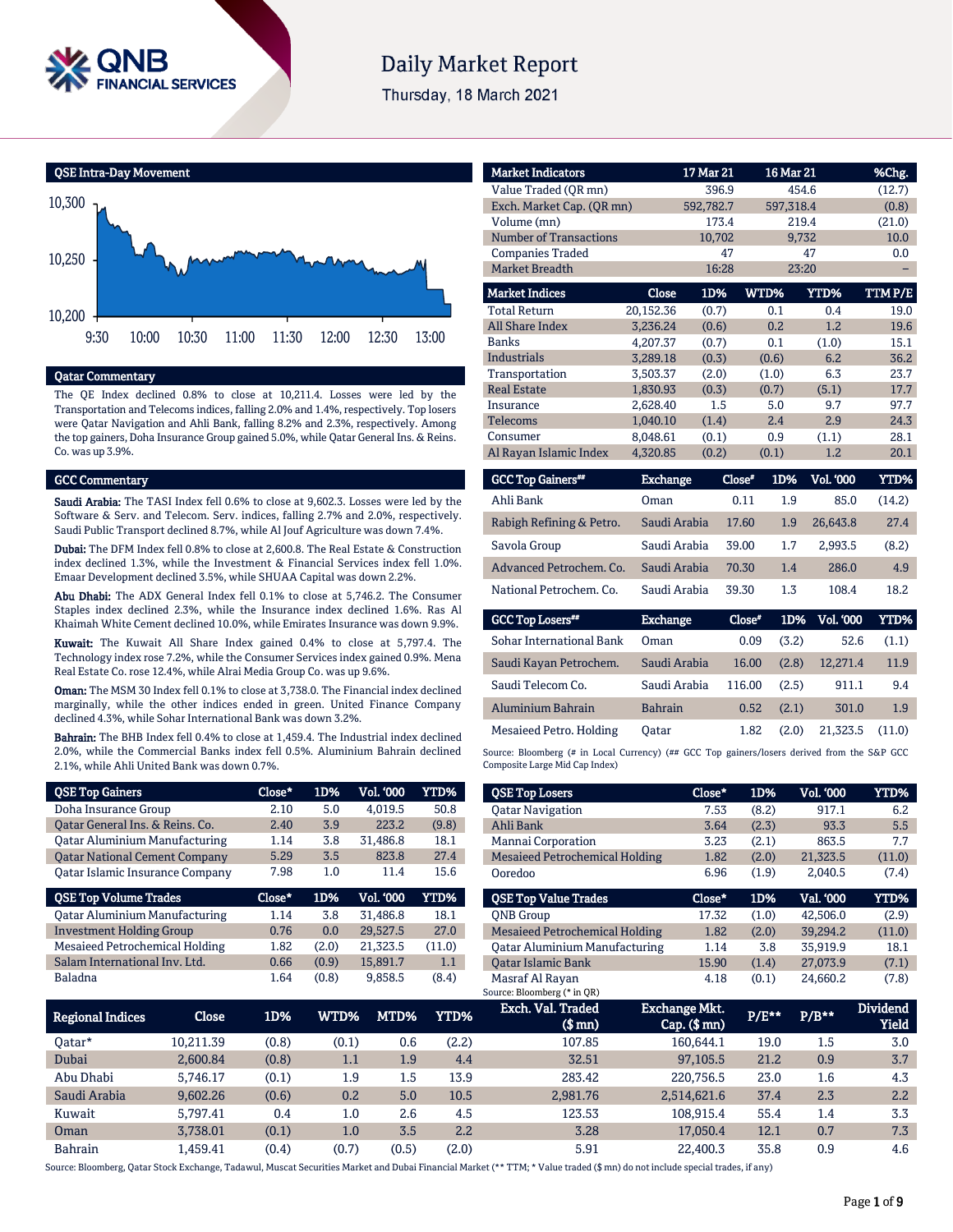## Qatar Market Commentary

- The QE Index declined 0.8% to close at 10,211.4. The Transportation and Telecoms indices led the losses. The index fell on the back of selling pressure from GCC and Foreign shareholders despite buying support from Qatari and Arab shareholders.
- Qatar Navigation and Ahli Bank were the top losers, falling 8.2% and 2.3%, respectively. Among the top gainers, Doha Insurance Group gained 5.0%, while Qatar General Ins. & Reins. Co. was up 3.9%.
- Volume of shares traded on Wednesday fell by 21% to 173.4mn from 219.4mn on Tuesday. Further, as compared to the 30-day moving average of 205.4mn, volume for the day was 15.6% lower. Qatar Aluminium Manufacturing and Investment Holding Group were the most active stocks, contributing 18.2% and 17% to the total volume, respectively.

| <b>Overall Activity</b>        | Buy %*   | Sell %*  | Net (QR)       |
|--------------------------------|----------|----------|----------------|
| Oatari Individuals             | 41.64%   | 33.99%   | 30, 367, 875.6 |
| <b>Oatari Institutions</b>     | 17.88%   | 25.46%   | (30,095,801.2) |
| Oatari                         | 59.51%   | 59.44%   | 272,074.4      |
| <b>GCC</b> Individuals         | 2.19%    | 3.16%    | (3,836,202.7)  |
| <b>GCC</b> Institutions        | 2.07%    | 2.28%    | (832, 626.9)   |
| <b>GCC</b>                     | 4.26%    | 5.44%    | (4,668,829.6)  |
| Arab Individuals               | 12.27%   | 9.92%    | 9,299,581.2    |
| Arab Institutions              | $0.00\%$ | $0.00\%$ |                |
| Arab                           | 12.27%   | 9.92%    | 9,299,581.2    |
| <b>Foreigners Individuals</b>  | 3.35%    | 3.00%    | 1,394,792.4    |
| <b>Foreigners Institutions</b> | 20.61%   | 22.19%   | (6,297,618.4)  |
| <b>Foreigners</b>              | 23.96%   | 25.20%   | (4,902,826.1)  |

Source: Qatar Stock Exchange (\*as a % of traded value)

## Ratings, Earnings Releases, Global Economic Data and Earnings Calendar

#### Ratings Updates

| Company                                 | Agency | Market Type* |                 | <b>Old Rating</b>      | <b>New Rating</b>     | <b>Rating Change</b> | <b>Outlook</b> | <b>Outlook Change</b>    |
|-----------------------------------------|--------|--------------|-----------------|------------------------|-----------------------|----------------------|----------------|--------------------------|
| Oatar Islamic Bank                      | S&P    | Jatar        | LTR/STR/SACP    | $A$ -/ $A$ -2/ $b$ bb- | $A$ -/ $A$ -2/ $b$ bb |                      | <b>Stable</b>  | $\overline{\phantom{0}}$ |
| Al-Khaleej Takaful<br>Insurance Company | S&P    | Oatar        | <b>ICR/IFSR</b> | $_{\rm BBB}$           | <b>BBB</b>            | -                    | <b>Stable</b>  | $\overline{\phantom{0}}$ |

Source: News reports, Bloomberg (\* LTR – Long Term Rating, STR – Short Term Rating, IFSR- Insurer Financial Strength Rating, ICR – Issuer Credit Rating, SACP – Stand-Alone Credit Profile)

#### Earnings Releases

| Company                             | Market       | Currency  | Revenue (mn)<br>402020 | % Change<br>YoY | <b>Operating Profit</b><br>(mn) 402020 | % Change<br>YoY          | Net Profit<br>(mn) 402020 | % Change<br>YoY |
|-------------------------------------|--------------|-----------|------------------------|-----------------|----------------------------------------|--------------------------|---------------------------|-----------------|
| Middle East Paper Co.*              | Saudi Arabia | <b>SR</b> | 724.7                  | 4.9%            | 43.6                                   | 36.8%                    | 20.2                      | 229.2%          |
| Jarir Marketing Co.*                | Saudi Arabia | <b>SR</b> | 9.305.8                | 10.5%           | 1.100.9                                | 2.8%                     | 1.003.0                   | 1.9%            |
| Saudi Arabian Cooperative Ins. Co.* | Saudi Arabia | <b>SR</b> | 795.0                  | $-4.7%$         |                                        | $\overline{\phantom{0}}$ | 8.8                       | -46.6%          |
| Alahli Takaful Co.*                 | Saudi Arabia | <b>SR</b> | 248.2                  | 3.9%            |                                        | -                        | 6.2                       | $-45.7%$        |

Source: Company data, DFM, ADX, MSM, TASI, BHB. (\*Financial for FY2020)

#### Global Economic Data

| <b>Date</b> | Market .  | <b>Source</b>                | <b>Indicator</b>                 | Period | Actual  | Consensus | Previous     |
|-------------|-----------|------------------------------|----------------------------------|--------|---------|-----------|--------------|
| 03/17       | <b>US</b> | Mortgage Bankers Association | <b>MBA Mortgage Applications</b> | 12-Mar | $-2.2%$ |           | 1.3%<br>- 11 |
| 03/17       | EU        | Eurostat                     | CPI MoM                          | Feb F  | 0.2%    | 0.2%      | 0.2%         |
| 03/17       | EU        | Eurostat                     | CPI YoY                          | Feb F  | 0.9%    | 0.9%      | $0.9\%$      |

Source: Bloomberg (s.a. = seasonally adjusted; n.s.a. = non-seasonally adjusted; w.d.a. = working day adjusted)

## Earnings Calendar

| <b>Tickers</b> | <b>Company Name</b>                  | Date of reporting 4Q2020 results | No. of days remaining | <b>Status</b> |
|----------------|--------------------------------------|----------------------------------|-----------------------|---------------|
| QOIS           | Qatar Oman Investment Company        | 22-Mar-21                        |                       | Due           |
| <b>MRDS</b>    | Mazaya Qatar Real Estate Development | 24-Mar-21                        |                       | Due           |

Source: QSE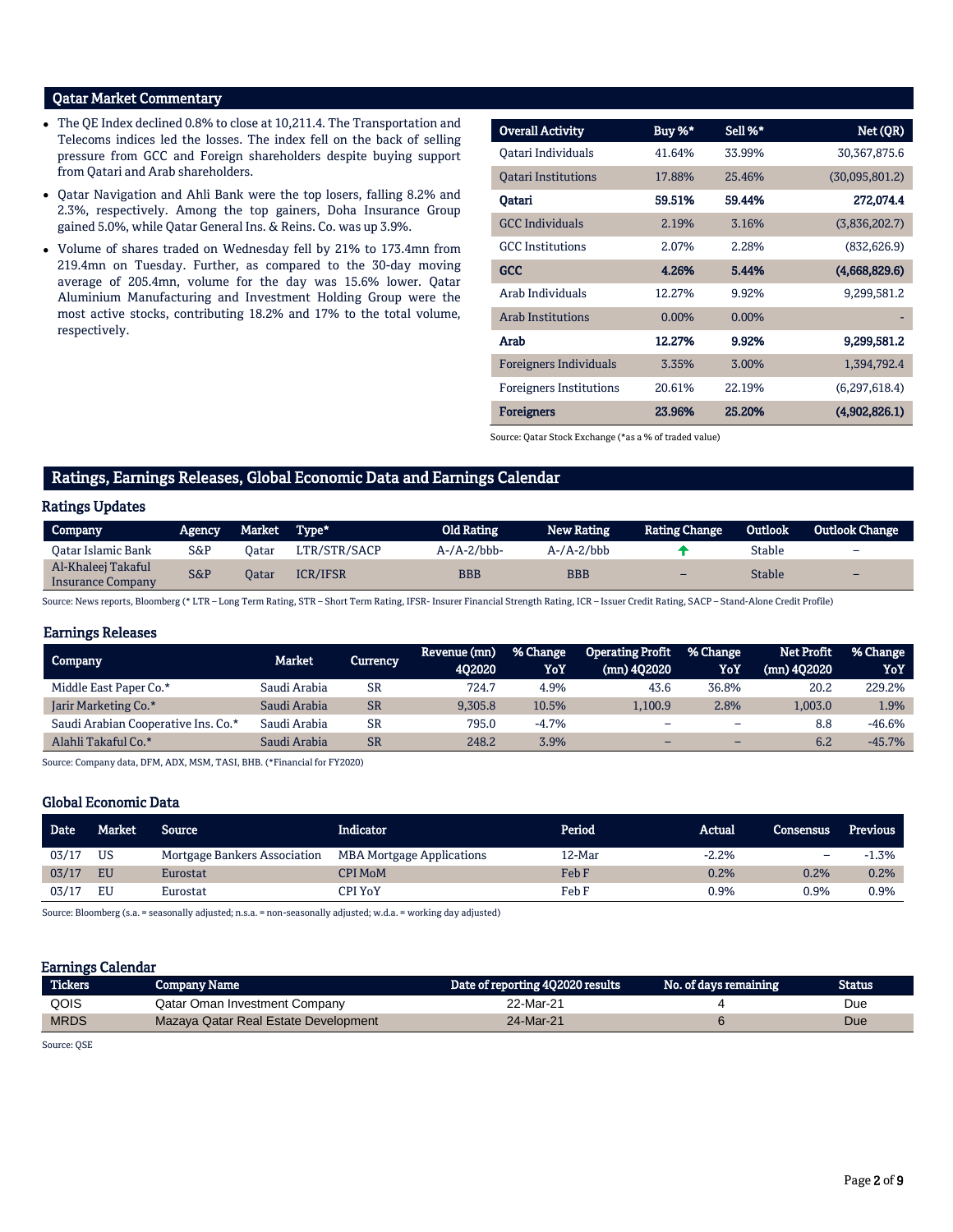## News

## Qatar

- BLDN's net profit rises QoQ to QR39.3mn in 4Q2020 from QR29.0mn in 3Q2020 – Baladna (BLDN) posted net profit of QR39.3mn as compared to QR29.0mn in 3Q2020. The company's revenue came in at QR190.6mn in 4Q2020 versus QR182.3mn in 3Q2020. Net profit margin for the fourth quarter reached 20.6%. BLDN announced its result for the period from December 2, 2019 (establishment date) to December 31, 2020 (approximately 13 months). Despite the various challenges related to the COVID-19 pandemic, BLDN was able to achieve significant growth in its revenue and net profit. During the 13 months period ended December 31, 2020, revenue generated was QR814.8mn resulting in a reported net profit of QR152.1mn. Correspondingly, the company achieved a strong net profit margin for the period of approximately 18.7%. The EPS remained at QR0.082 for the period. Product portfolio management remained paramount as Baladna continued to focus on introducing innovate and value accretive product. The consumer insights program, launched in 2020, coupled with new product development program, allowed for the identification of market trends and customer preferences in an accelerated and more informative manner, resulting in the successful launch of 96 new SKUs and delisting of 18 SKUs to optimize Baladna's yield. Overall, Baladna`s product portfolio grew by 41% during the corresponding period. Baladna has continued to achieve operational efficiencies, across the supply chain. In particular, the farming division has witnessed significantly productivity gains achieving an average daily milk yield of 36.6 liter per cow for the period. (QNB FS Research, QSE, Gulf-Times.com)
- MCCS's reports net profit of QR213.7mn in 4Q2020 Mannai Corporation (MCCS) reported net profit of QR213.7mn in 4Q2020 as compared to net loss of QR162.8mn in 4Q2019 and net profit of QR3.4mn in 3Q2020.The company's Revenue came in at QR3,856.8mn in 4Q2020, which represents an increase of 26.0% YoY (+20.9% QoQ). In FY2020, the net profit came in at QR14.31mn as compared to net loss of QR81.8mn in FY2019. The earnings per share amounted to QR0.03 in FY2020 as compared to loss per share of QR0.18 in FY2019. The board of directors' proposed for a cash dividend payment of Qatari Dirham 1 per share, being 1% of the nominal share value. (QSE)
- BLDN announces board of directors meeting results Baladna (BLDN) announced the results of its board of directors' meeting held on March 17, 2021 and approved (1) Acknowledged the minutes of meeting of the pervious Board meeting held on December 28, 2020. (2) Approved the company's consolidated audited financial statements for the period ended December 31, 2020. (3) Agreed to issue a recommendation to the General Assembly on the distribution of cash dividends to the shareholders at a rate of 5.3% of the nominal value of the shares for the year ended December 31, 2020. (4) Acknowledged the company's Corporate Governance report for the period from establishment to December 31, 2020. (5) Acknowledged the invitation "template" to Baladna's General Assembly meeting and its agenda. (QSE)
- QIIK shareholders give nod for issuance up to \$1bn Tier 2 sukuk – Qatar International Islamic Bank (QIIK) shareholders have

approved the board of directors' recommendation to issue up to \$1bn Tier 2 Sukuk after obtaining the necessary approvals from the supervisory authorities concerned. Following its virtual ordinary general assembly on Wednesday, QIIK said the conditions and size of the sukuk issuance will be subject to a study of the bank's needs and market conditions. The ordinary general assembly endorsed the board of directors' (BoD) recommendation to extend last year's general assembly approval of the \$2bn sukuk program (already approved at the 2019 AGM) and delegate the BoD to decide the size of each issuance, terms and conditions and issuance currency. This would be done after getting all necessary approvals from supervisory authorities. QIIK said sukuk should not exceed the bank's capital and reserves. The QIIK shareholders also gave nod to the board of directors' recommendation to extend the last-year general assembly's approval to issue Additional Tier1 Sukuk (non-convertible) into ordinary shares up to QR3bn, which should not exceed the bank's capital and reserves. They also delegated the board of directors to decide the size of each issuance, terms and conditions and issuance currency after getting all necessary approvals from the supervisory authorities concerned. The ordinary general assembly discussed and approved the board's recommendation to distribute cash dividends of QR0.325/share. (Gulf-Times.com)

- S&P reaffirms QIBK ratings at 'A-/A-2' with Stable outlook Global credit rating agency Standard & Poor's (S&P) has reaffirmed Qatar Islamic Bank's (QIBK) long and short-term ratings at 'A-/A-2' with a "stable" outlook. The rating agency also upgraded QIBK's stand-alone credit profile (SACP) to 'bbb' (adequate) from 'bbb-' (moderate). "QIBK displayed good resilience to the economic shock in Qatar in 2020. We expect the Qatari economy will recover mildly in 2021-2022 after shrinking by 4.4% in 2020 due to the pandemic. Despite last year's shock, we expect QIBK's asset-quality indicators will deteriorate only slightly," S&P said. This is underpinned by the bank's conservative lending approach, it said, expecting nonperforming finance's coverage by provisions will remain very high over the next three years. Based on the bank's resilience to the severe deterioration in its operating environment, S&P has revised its assessment of risk position to "adequate" from "moderate" and the stand-alone credit profile (SACP) to 'bbb' from 'bbb-'." S&P expects QIBK's capitalization to continue supporting the bank's credit profile, and that QIBK's riskadjusted capital (RAC) ratio will stabilize at 13%-13.5% compared with 13.4% at the end of 2020. (Gulf-Times.com)
- S&P affirms AKHI at 'BBB' with Stable outlook S&P Global Ratings (S&P) affirmed its 'BBB' issuer credit and insurer financial strength ratings on Qatar-based Al-Khaleej Takaful Insurance Company (AKHI). The outlook is Stable. AKHI's operating performance improved in 2020; the insurer recorded a net combined ratio of 72% (2019: 83%) and net profits of QR46mn (2019: QR30mn). The improvement stemmed mainly from strict lockdown measures in Qatar to contain the outbreak of COVID-19. This has reflected positively on claims experience, notably on the motor line of business. In addition, despite the economic slowdown brought about by the pandemic, AKHI recorded 2% top line growth, with premiums reaching QR304mn in 2020. We expect AKHI to continue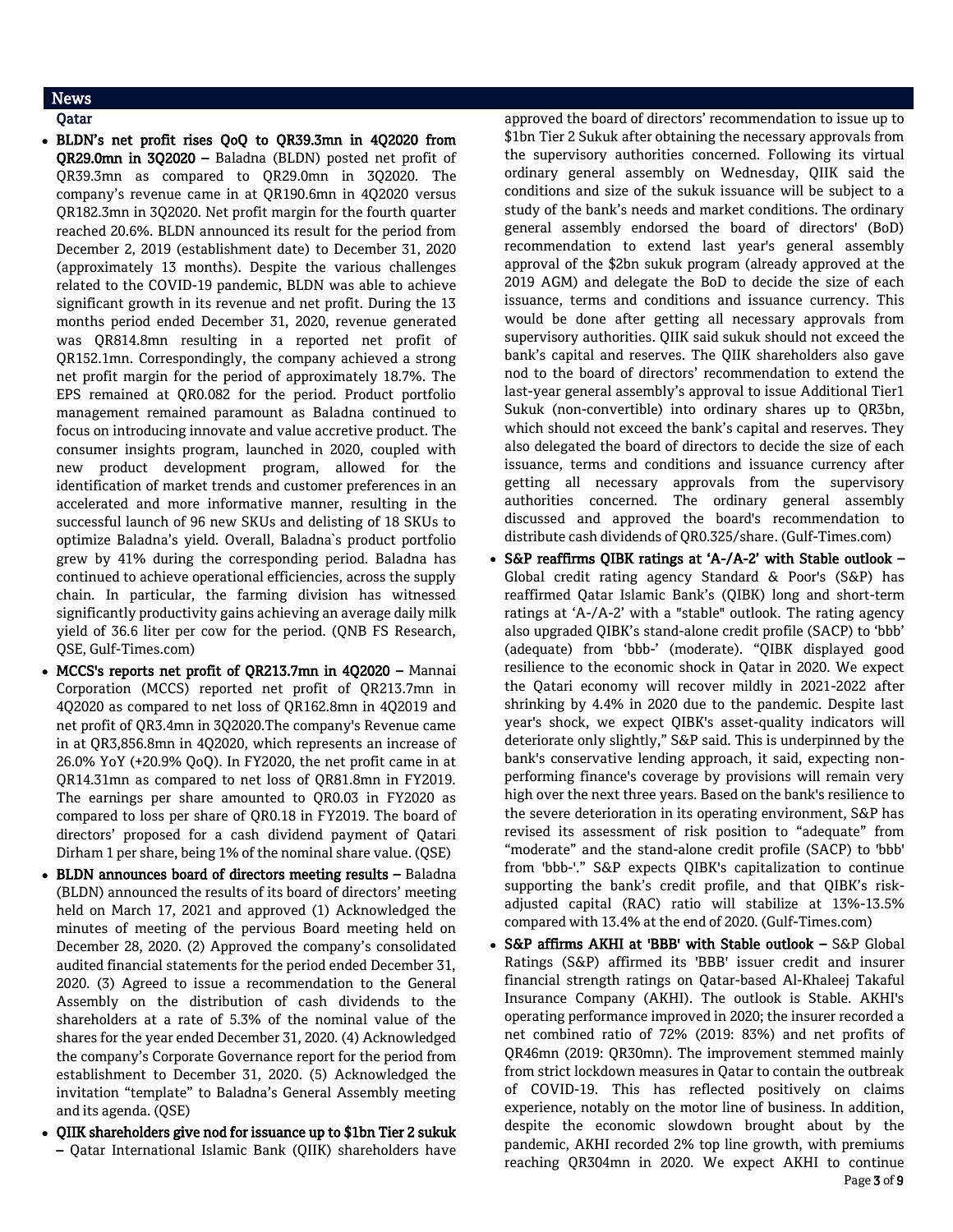prioritizing profitability over premium growth and anticipate net combined ratios will remain in line with its above-market average. AKHI also de-risked its investment portfolio last year. Indeed, its equity investments decreased to QR16mn from QAR186 million a year earlier. Cash and cash equivalents increased to QR195mn from QR68mn. If we see a track record of diminished equity exposure in the coming years, we could improve our view of liquidity, though this would be neutral to the rating. Moreover, in AKHI's 2020 financial statements, the external auditor issued a qualified opinion due to insufficient evidence of AKHI's ability to recover certain receivables from its former CEO. The receivables amount to QR116mn, representing about 20% of total policyholders' and shareholders' equity and 11% of total assets. While audit opinions for financial years 2018 and 2019 were clean and did not include qualifications, the previous external auditor qualified AKHI's 2017 accounts because of the same issue involving the former CEO. At that time, we revised down our view of AKHI's governance. Our rating on AKHI therefore incorporates these deficiencies. While we note that the receivables are significant, AKHI's risk-adjusted capital under our model would exceed the 'AAA' benchmark, even if it fully impairs the amount. We also already exclude the full amount from our assessment of liquidity. We understand that AKHI continues its negotiations with the former CEO, under the supervision of the local regulatory authority, to reach a settlement. The stable outlook indicates our expectation that AKHI will continue to generate profitable earnings and maintain capital adequacy at the 'AAA' level, and that we will not observe any additional severe governance-related issues over the next two years. (Bloomberg)

- QLMI to holds its AGM on April  $4 QLM$  Life & Medical Insurance Company (QLMI) board of directors invited its shareholders to join the annual general meeting (AGM), which will be held virtually from the company's headquarter in West Bay, Doha on April 04, 2021 at 5:30 pm onwards. In the absence of meeting the quorum, the meeting shall be postponed to April 11, 2021 at the same time and place. The agenda includes (1) Discussing and approving the company's balance sheet and its profit & loss statement for the year 2020. (2) Consideration of non-distribution of dividend for the year 2020 as per the IPO prospectus, among others. (Gulf-Times.com)
- OGRI announces the Ordinary General Assembly Meeting for fiscal year ended 2019 – Pursuant to Company's disclosure of postponing the second meeting of General Assembly for year 2019 on 01 July 2020 in compliance with Qatar Central Bank instruction, and upon obtaining the approval of supervisory departments, Qatar General Insurance & Reinsurance Company (QGRI) invited its shareholders to attend the second company's Ordinary General Assembly Meeting, to be held on Wednesday, 31 March 2021. Agenda of the Ordinary General Assembly:– (1) Hearing, discussing and approving the Board of Director's Report on the Company's activities and its financial position for the financial year ended December 31, 2019 and the company's future plan, (2) Hearing and approving the External Auditor's Report for the financial year ended December 31, 2019, (3) Discussing and approving the company's balance sheet, profit & loss accounts for the financial year ended December 31, 2019 and the adjustments for the financial years ended December 31,

2018 and December 31, 2017, (4) Approving the Board of Director's proposal not distribute dividends for the financial year ended December 31, 2019, (5) Discharging the Chairman and members of the board from liability for the financial year ended December 31, 2019 and approving not distribute remuneration to the board members, (6) Discussing and adopting the company's Corporate Governance Report for the year 2019, (7) Adopting the appointment of company's External Auditors for the financial year 2020 and approving their fees, (8) Board members' election for the period (2021 - 2023). (QSE)

- WDAM to hold its AGM on April 06 Widam Food Company (WDAM) announced that the General Assembly Meeting (AGM) will be held on April 06, Al-Shomoukh Towers - Tower (B), Mezzanine Floor, which is located in Bin Mahmoud Area - Suhaim bin Hamad Street at 04:30 pm. In case of not completing the legal quorum, the second meeting will be held on April 13, 2021, at the same place at 04:30 pm. The agenda includes (1) Discussing the company's balance sheet and profit and loss account for the year 2020 and approving the same and (2) Approving the Board of Directors' proposal to distribute cash dividends of 10% of the capital at a rate of QR0.10 per share, among others. (QSE)
- QISI holds its AGM on April 05 Qatar Islamic Insurance Group (QISI) announced that the General Assembly Meeting (AGM) will be held on April 05, 2021, at the Group Head Office C Ring Road at 06:30 pm. In case of not completing the legal quorum, the second meeting will be held on April 11, 2021, at Group Head Office C Ring Road at 06:30 pm. The agenda includes to discuss the Group Policyholders and Shareholders' financial statements for the Year ended December 31, 2020. And to approve the recommendation made by the Board to Distribute cash dividend of 32.5 % of the share's nominal value, i.e. QR0.325 for each share held, to the shareholders for 2020 and approve it, among others (QSE)
- MERS launches series of recycling initiatives with MME Al Meera Consumer Goods Company (MERS) has announced a series of recycling initiatives on the occasion of Global Recycling Day and in line with its role as a community leader in environmental responsibility and sustainability. The initiatives will run, in collaboration with the Ministry of Municipality and Environment (MME), from Thursday until March 20. "A champion of green initiatives, Al Meera remains at the forefront of promoting recycling in the country. Approximately half of Al Meera's branches are now equipped with recycling stations that have recycled over 7mn plastic bottles and cans," the retailer said in a statement. As part of this year's Global Recycling Day to dissuade single-use plastic, Al Meera will be giving away 20,000 eco-friendly shopping bags at select branches free of cost to encourage customers to shop with reusable bags. Under the initiative and to promote sustainable customer behavior, the retailer will award 10 times bonus points to Meera Rewards members on every item that is recycled at the store's recycling machines from today until Saturday. All of this will run parallel to a social media campaign that aims to create awareness for the weeklong initiatives, through an online activation, prompting the retailers' followers to proceed to the stores to recycle their waste. (Gulf-Times.com)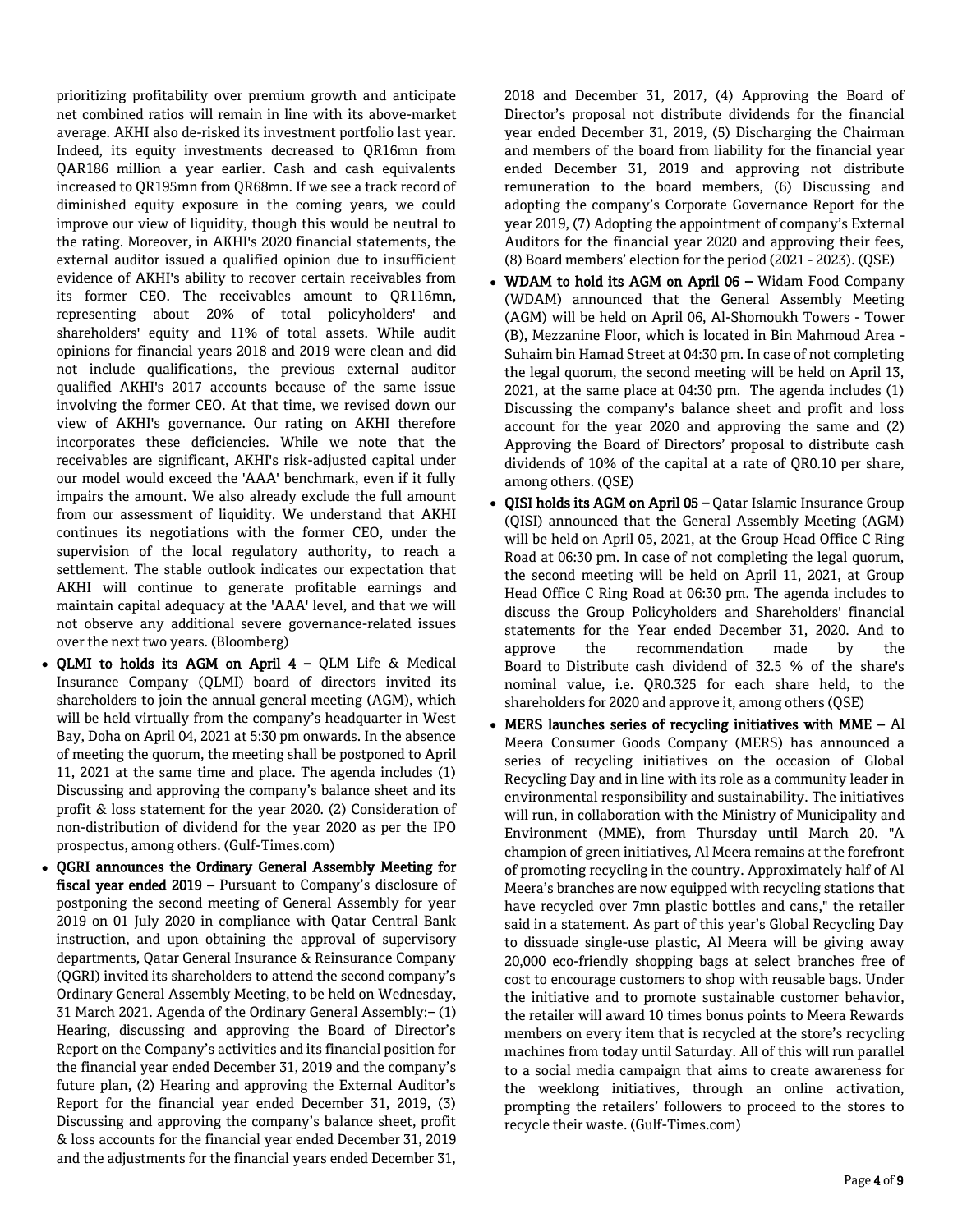- January producer prices up 6.4% as index continues to soar  $-$ Producer prices in Qatar stayed in the inflationary territory in January as their index rose 6.4% MoM in keeping with its mostly upward trajectory since September. In the 12 months until December, the Producer Price Index (PPI) showed an increase of 2.1%, according to the Planning and Statistics Authority (PSA). PPI, which measures either the average change in the price of goods as they leave the place of production or as they enter the production process, covers goods related to a range of products produced domestically. The PPI for mining, which carries a maximum weightage of 72.7%, saw an increase of 8.4% in January MoM and 2.9% YoY. The PSA report attributed the surge to increase in producer prices of crude petroleum and natural gas. The manufacturing sector, which has a weightage of 26.8% in the index, declined 2.8% in January MoM, driven mostly by price falls in four groups printing and reproduction of recorded media by 43%, refined petroleum products by 5.9%, beverages by 4.6%, and chemicals and chemical products by 3.2%. However, the sector saw price increases in four groups — rubber and plastics products and cement and other non-metallic mineral products by 4.2% each, food products by 2.9% and basic metals by 1.3%. On a YoY comparison, the manufacturing PPI of January dropped by 1.7%. The major groups that drove the prices down are: printing and reproduction of recorded media by 80.8%, beverages by 16.8%, basic metals by 13.4%, food products by 4.6%, and chemicals and chemical products by 0.2%. However, prices increased for cement and other non-metallic mineral products by 19%, rubber and plastics products by 10.2% and refined petroleum products by 2.3%. The PPI for electricity and water, which constitutes 0.5% of the index, showed a MoM decrease of 4.1% in production prices of electricity but a MoM increase of 0.2% in water prices. YoY, electricity prices jumped 1.1% and water prices rose 1.9%. (Qatar Tribune)
- QP joins WB in global fight against routine flaring Qatar Petroleum (QP) has joined the World Bank-led Global Gas Flaring Reduction Partnership (GGFR) Multi-Donor Trust Fund, as part of its "commitment to stronger collaborations" in the global effort to reduce flaring or burning of natural gas associated with oil and gas exploration, production and processing operations. By committing to the World Bank's "Zero Routine Flaring by 2030" initiative, QP is supporting the global effort to end the industry practice of routinely flaring associated gas during oil production, a necessary goal if the world is to keep a global temperature rise this century well below 2 degrees Celsius above pre-industrial levels. This announcement comes in accordance with, and commitment to, Qatar Petroleum's recently announced Sustainability Strategy, which acts as a clear direction towards reducing the emissions intensity of Qatar's LNG facilities by 25% and of its upstream facilities by at least 15%, and reducing flare intensity across upstream facilities by more than 75%. Qatar Petroleum's Sustainability Strategy also sets out a target to eliminate routine flaring by 2030, and limit fugitive methane emissions along the gas value chain by setting a methane intensity target of 0.2% across all facilities by 2025. (Gulf-Times.com)

## International

- Powell holds dovish line as Fed signals zero rates through 2023 – Federal Reserve Chair Jerome Powell and his colleagues continued to project near-zero interest rates at least through 2023 despite upgrading their US economic outlook and the mounting inflation worries in financial markets. The decision, which came on a volatile day for investors with Treasury yields surging ahead of the announcement, masked a growing number of officials who saw liftoff before then -- though Powell stressed this remains a minority view. "The strong bulk of the committee is not showing a rate increase during this forecast period," Powell told a virtual press conference Wednesday following a meeting of the Federal Open Market Committee, adding that the time to talk about reducing the central bank's asset purchases was "not yet." Seven of 18 officials predicted higher rates by the end of 2023 compared with five of 17 at the December gathering, showing a slightly larger group who see an earlier start than peers to the withdrawal of ultra-easy monetary policy, according to fresh quarterly Fed projections. "Indicators of economic activity and employment have turned up recently, although the sectors most adversely affected by the pandemic remain weak," the FOMC said in its policy statement. "Inflation continues to run below 2%." The Fed expects that a bump in inflation this year will be short-lived. Officials saw their preferred measure of price pressures slowing to 2% next year following a spike to 2.4% in 2021, according to the projections. Excluding food and energy, inflation is forecast to hit 2.2% this year and fall to 2% in 2022. (Bloomberg)
- Fed sees higher growth, above-target inflation this year, rates remaining steady - The Federal Reserve on Wednesday projected a rapid jump in US economic growth and inflation this year as the COVID-19 crisis winds down, and repeated its pledge to keep its target interest rate near zero for years to come. The U.S. central bank now sees the economy growing 6.5% this year, and the unemployment rate falling to 4.5% by year's end, compared to growth of 4.2% and unemployment of 5% projected at its December policy meeting. The pace of price increases is now expected to exceed the Fed's 2% target for the year, hitting 2.4% by year's end before falling back in 2022. "Indicators of economic activity and employment have turned up," the policy-setting Federal Open Market Committee said in a statement that kept the benchmark overnight interest rate in a target range of zero to 0.25%. The improvement in the Fed's economic outlook did not immediately alter policymakers' expectations for interest rates, though the weight of opinion did shift. Seven of 18 officials now expect to raise rates in 2023, compared to five in December. Four officials now feel rates may need to rise as soon as next year, a change from zero as of the last projections in December. Fed Chair Jerome Powell was scheduled to hold a news conference at 2:30 p.m. EDT (1830 GMT) to discuss the outcome of the latest two-day policy meeting. The quarterly projections issued on Wednesday were the central bank's first since December, and incorporate developments including the rollout of coronavirus vaccines and the approval of two federal spending bills totaling about \$2.8tn. (Reuters)
- US homebuilding takes a step back amid bitterly cold weather US homebuilding dropped to a six-month low in February as severe cold gripped many parts of the country, in a temporary setback for a housing market that remains supported by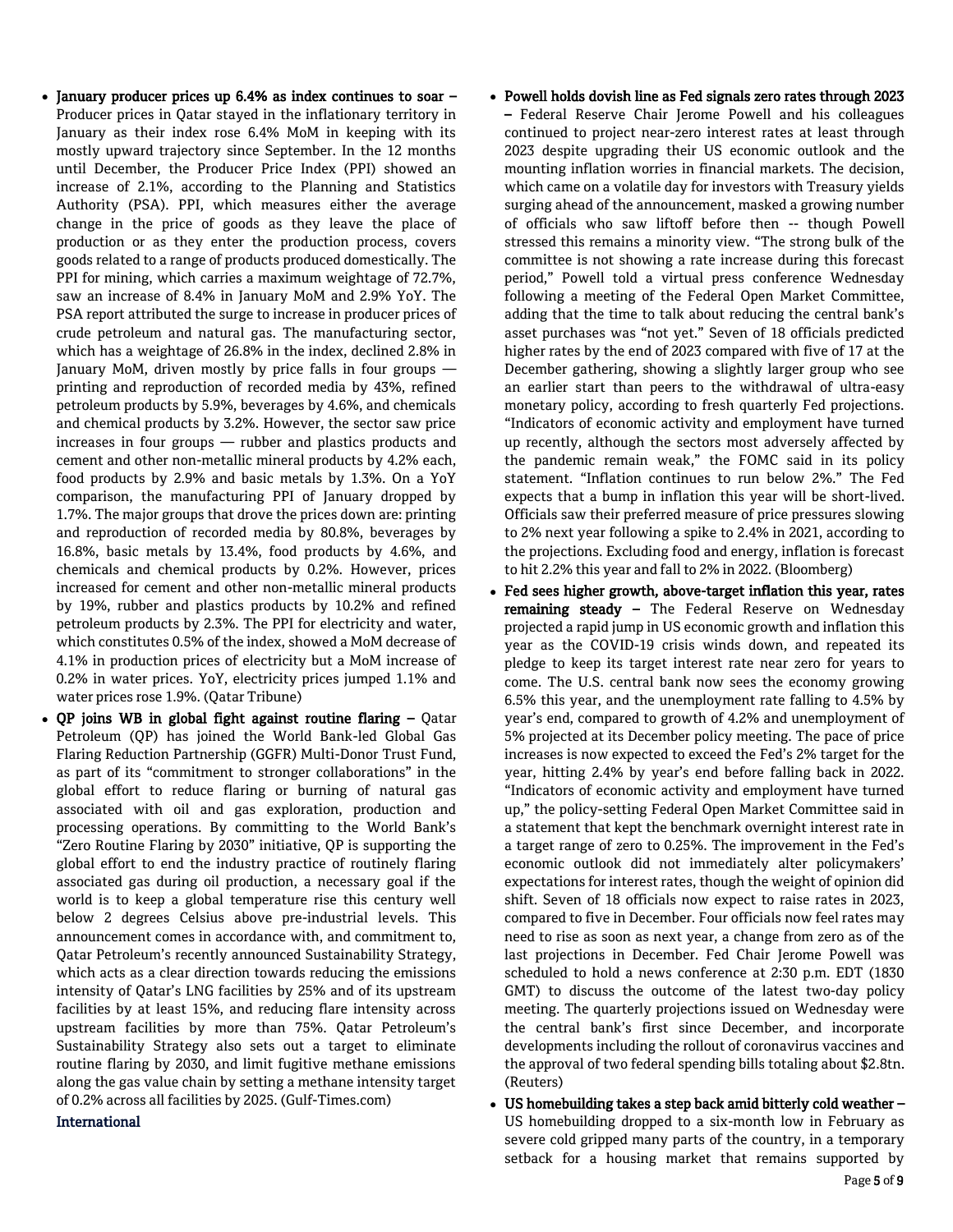extremely lean inventories amid strong demand for larger homes. The report from the Commerce Department on Wednesday also showed a sharp decline in building permits last month. It followed on the heels of data this week showing that the deep freeze, which was most severe in Texas and other parts of the densely populated South region, depressed retail sales and output at factories. Though the second straight monthly decline in homebuilding could lead economists to trim their lofty gross domestic product estimates for the first quarter, a rebound in starts is expected in the April-June period, keeping intact predictions that economic growth this year will be the strongest since 1984. Indeed, the Federal Reserve on Wednesday projected robust growth and higher inflation this year. The US central bank, however, repeated its pledge to keep its benchmark overnight interest rate near zero for years to come. Housing starts fell 10.3% to a seasonally adjusted annual rate of 1.421mn units last month, the lowest level since last August. Economists polled by Reuters had forecast starts would decrease to a rate of 1.560mn units in February. (Reuters)

- ACEA: European new car sales drop by 20% YoY in February European car registrations fell in February, industry data showed on Wednesday, as coronavirus lockdowns and accompanying uncertainty across Europe took a toll on sales. New car registrations dropped by 20.3% YoY to 850,170 vehicles in the European Union, Britain and the countries of the European Free Trade Association (EFTA), figures from the European Automobile Manufacturers' Association (ACEA) showed. Most European markets posted declines. Registrations in Spain registered a drop of 38%. Sales in France and Germany, fell by 21% and 19% respectively, while Italy reported a smaller drop of 12% in the month. Sales at Volkswagen and Stellantis dropped by 19% and 22% respectively, while Renault reported a fall of 29%. Luxury automakers also posted losses in February with sales at BMW falling 13% and rival Daimler reporting a 20% decline. Europe's carmakers are counting on sales in China, which hasn't reintroduced a coronavirus lockdown, to boost 2021 sales, after a rebound in the world's largest market helped the industry recovered faster last year. (Reuters)
- German economy to shrink by 2% in first quarter: government advisers - The German government's council of economic advisers said on Wednesday it expected Europe's largest economy to shrink by roughly 2% in the first quarter of this year due to lockdown measures to contain the COVID-19 pandemic. The council cut its full-year 2021 GDP growth forecast to 3.1% from 3.7% previously. It expects the economy to reach its pre-crisis level at the turn of the year 2021/22 and to grow by 4% next year. "The biggest downside risk remains the development of the coronavirus pandemic. The question how quickly the economy can get to normal mainly hinges on the vaccination progress," the council said in a statement, giving the first official forecast for the impact in the first three months of the year. Economists have warned that a decision by Germany and several other European countries to suspend AstraZeneca's COVID-19 vaccine could delay progress in reaching herd immunity and postpone a much hoped for easing of lockdown measures needed for a robust recovery in the second quarter. The European Union's drug regulator is investigating the reports of blood clots, bleeding and low platelet counts and will report its findings on Thursday.

AstraZeneca has said a review of safety data had shown no evidence of an increased risk of clots. Council member Veronika Grimm said the AstraZeneca shot was needed to speed up Germany's already slow vaccination campaign. In order for Germany to achieve the EU target of vaccinating 70% of the adult population by the end of September 2021, authorities must increase the number of daily shots given at vaccination centres by 50%, Grimm said. (Reuters)

- Japan exports fall as China, US demand weakens Japanese exports fell much faster than expected in February as US and China-bound shipments weakened, a source of concern for the world's third-largest economy as it tries to prop up growth. The prospects for a US recovery may ease concerns about the outlook for Japan's economy, however, which is seen slowing in the current quarter due to new COVID curbs that have hit service-sector activity. Ministry of Finance data out on Wednesday showed Japanese exports fell 4.5% year-on-year in February, hurt by decline in US-bound shipments of automobiles. "Japan's export growth has probably weakened this quarter, but uptrend remains intact," said Masaki Kuwahara, senior economist at Nomura Securities. "The Chinese economy will resume recovery once a renewed rise in infections fades, and the vaccine rollouts and huge stimulus will give a boost to the US economy, all of which should help accelerate Japan's exports and broader economy in April-June." It was the first decline in three months, following a 6.4% gain in January. It was also much bigger than a 0.8% drop expected by economists in a Reuters poll. By region, exports to China rose 3.4% in the year to February, led by chip-making equipment, nonferrous metals and plastic, slowing sharply from a 37.5% gain in the prior month due partly to the Lunar New Year holidays that fell in February. US-bound shipments, another key export market for Japanese goods, declined 14.0% YoY in February, dragged down by automobiles, airplane parts and motors, after a 4.8% drop in the prior month and posting a fourth straight month of declines. Exports to Asia, which accounts for more than half of Japan's overall shipments, fell 0.8% in the year to February, while those to European Union declined 3.3%, the data showed. (Reuters)
- Credit Suisse flags financial hit over Greensill collapse Credit Suisse may have to book a charge over its dealings with Greensill, it warned on Tuesday, as investor scrutiny grows over its relationship with the British supply-chain finance company that collapsed into insolvency. The Swiss bank has had to close around \$10bn of supply-chain finance funds that bought notes issued by Greensill, and which it marketed to clients. It is also trying to recoup a \$140mn loan it made to the company last year. "While these issues are still at an early stage, we would note that it is possible that Credit Suisse will incur a charge in respect of these matters," it said. Greensill filed for insolvency last week after losing insurance coverage for its debt repackaging business. Credit Suisse's share price has fallen over 10% since it announced its supply-chain funds were suspended on March 1. It has paid investors about \$3.1bn in redemptions from the four funds so far, and said it would be announcing further cash distributions over coming months. The bank also said on Tuesday that, "contrary to certain reports", its chief risk and compliance officer, Lara Warner, was not aware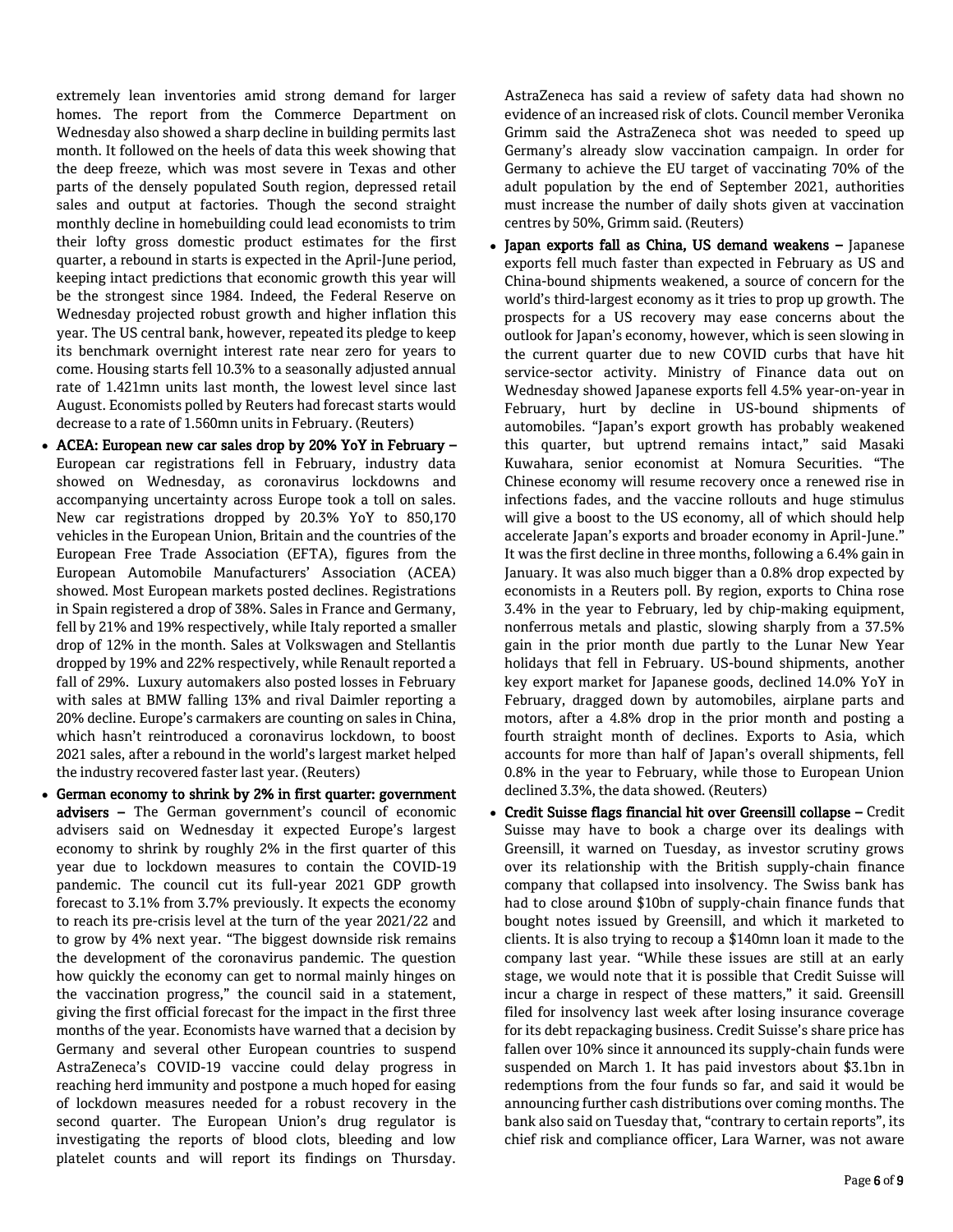until February 22 that insurance related to Greensill could expire on March 1. (Reuters)

## Regional

- Rise in Mergers and Acquisition activity in GCC banking sector – Against the backdrop of the COVID-19 pandemic and volatile oil prices, banks in the GCC will continue to consolidate to strengthen their balance sheet, global consultancy firm KPMG has said. The year 2020 has been a challenging year for banks globally. For economies in the region, the pandemic along with a volatile oil price resulted in contractions in credit and equity markets. Despite the banking sector soundness that provided an important cushioning in the GCC to the oil price decline since 2014, liquidity conditions have started to tighten due to the recent dual shock. The current unprecedented times of the pandemic have resulted in subdued business activity, especially for small and medium sized enterprise's (SME), which account for nearly 85% - 90% of registered companies in the region. This has resulted in banks experiencing surge in non-performing loans or credit losses, further impacting net income margins. In GCC, the overall net profit declined by 34.7% to \$12.3bn in 1H2020, compared with \$18.8bn in 1H2019. (Peninsula Business)
- IEA: OPEC output falls on Saudi cuts; allies' compliance slips OPEC's February output shrank by 3% MoM to 24.75mn bpd as Saudi Arabia slashed supply, offsetting increases from other producers in the Middle East, the IEA said in its monthly market report. Saudi production sank to 8.14mn bpd in February from 9.1mn bpd in January after pledging an additional 1mn bpd unilateral cut. Iraqi output rose to 3.89mn bpd from 3.83mn bpd, while Kuwaiti supply expanded by 20k bpd to 2.35mn bpd, UAE held steady at 2.61mn bpd. (Bloomberg)
- Saudi, Kuwait discuss next steps on neutral zone agreement Saudi Arabian and Kuwaiti oil ministers reviewed the agreement signed between the two countries in late 2019 on resuming oil production in a shared border region, state-run KUNA reported. The two ministers discussed the next steps on implementing the agreement. (Bloomberg)
- Saudi Arabia pays more Aramco IPO fees as Wall Street misses out – Saudi Arabia recently paid around \$50mn of extra fees to banks on the record-breaking listing of state oil company Aramco, with most of the cash going to local underwriters after Wall Street firms were sidelined, sources said. The discretionary incentive fee -- doled out to reward banks for the amount of orders they brought in -- was transferred to arrangers of the 2019 share sale in the last couple months, according to the people. The payments totaled about 0.25% of the money raised from institutional investors, the sources said. (Bloomberg)
- Saudi mall operator Arabian Centres plans \$500mn Sukuk Saudi Arabian mall operator Arabian Centres is planning a sale of \$500mn Sukuk, or Islamic bonds, sources familiar with the matter said, in what would be the first Saudi corporate international bond issuance this year. Arabian Centres, which operates 21 shopping centers across Saudi Arabia, made its debut in the international Sukuk market in 2019 with a \$500mn issuance, after going public earlier that year with a SR2.8bn initial public offering in Saudi Arabia. The company, which did not immediately respond to a request for comment, saw its net

profit drop an annual 34.1% in the nine-month period ending on Dec. 31 last year, as containment measures against the coronavirus pandemic impacted business. HSBC is helping the firm to arrange the deal, the sources said, with one of them adding Goldman Sachs has also been chosen to lead the transaction. The two banks declined to comment when contacted by Reuters on Wednesday. Proceeds from the planned debt sale - expected to happen before Ramadan - will be used to refinance outstanding debt and to back expansion plans, said one of the sources. (Reuters)

- India, UAE vow to strengthen energy cooperation India and the UAE on Wednesday discussed ways to strengthen energy cooperation, India's Oil Minister, Dharmendra Pradhan said, despite the South Asian nation asking its refiners to reduce their reliance on Middle Eastern oil. "(We) discussed about new areas of cooperation in the hydrocarbon sector and beyond and agreed to remain committed despite the challenges presented by Covid pandemic," Pradhan said after a virtual meeting with Sultan Al Jaber, the chief executive of Abu Dhabi National Oil Co (ADNOC). UAE is a key oil supplier to India and a partner in an Indian joint venture that plans to build a 1.2mn bpd refinery and petrochemical complex on the country's west coast. Last month, the UAE was the fifth biggest oil supplier to India, which itself is the world's third biggest oil importer and consumer. (Reuters)
- Tabreed says no acquisition pact in place for Nakheel assets There is no acquisition agreement in place with any counterparty for the acquisition of Nakheel's assets, the UAEbased district cooling provider says. It has reiterated that it is continuously exploring potential acquisition opportunities in the Middle East and abroad. (Bloomberg)
- Abu Dhabi utility Taqa said to weigh sale of oil and gas assets Abu Dhabi National Energy Co. (TAQA) is considering options for its oil and gas assets, including a potential sale, as the stateowned utility focuses more on power generation, people familiar with the matter said. The company, also known as TAQA, is speaking with potential advisors as it reviews a business that spans countries including the UK and Canada, the people said, asking not to be identified as the matter is private. TAQA's oil and gas portfolio could be worth substantially less than the billions of dollars it spent to build it, the people said. No final decisions have been made and it may decide not to proceed with a sale, the sources said. (Bloomberg)
- Kuwait backs down after threatening lawmakers for gathering during pandemic - Kuwait's government backed down on Wednesday after threatening legal action this month against lawmakers from the elected parliament for violating COVID-19 rules by holding private gatherings and a press conference. Prime Minister, Sheikh Sabah al-Khalid al-Sabah said in a statement the interior ministry had withdrawn a decision to refer members of parliament to prosecutors. The move was a step back from a months-long standoff between the elected parliament and the appointed prime minister, which has posed a political challenge for Emir Sheikh Nawaf al-Ahmad al-Sabah, who assumed power in September. (Reuters)
- Oman bans direct passenger flights from UK as of March 19 Oman will suspend direct passenger flights from the United Kingdom and suspend the entry of non-citizens who traveled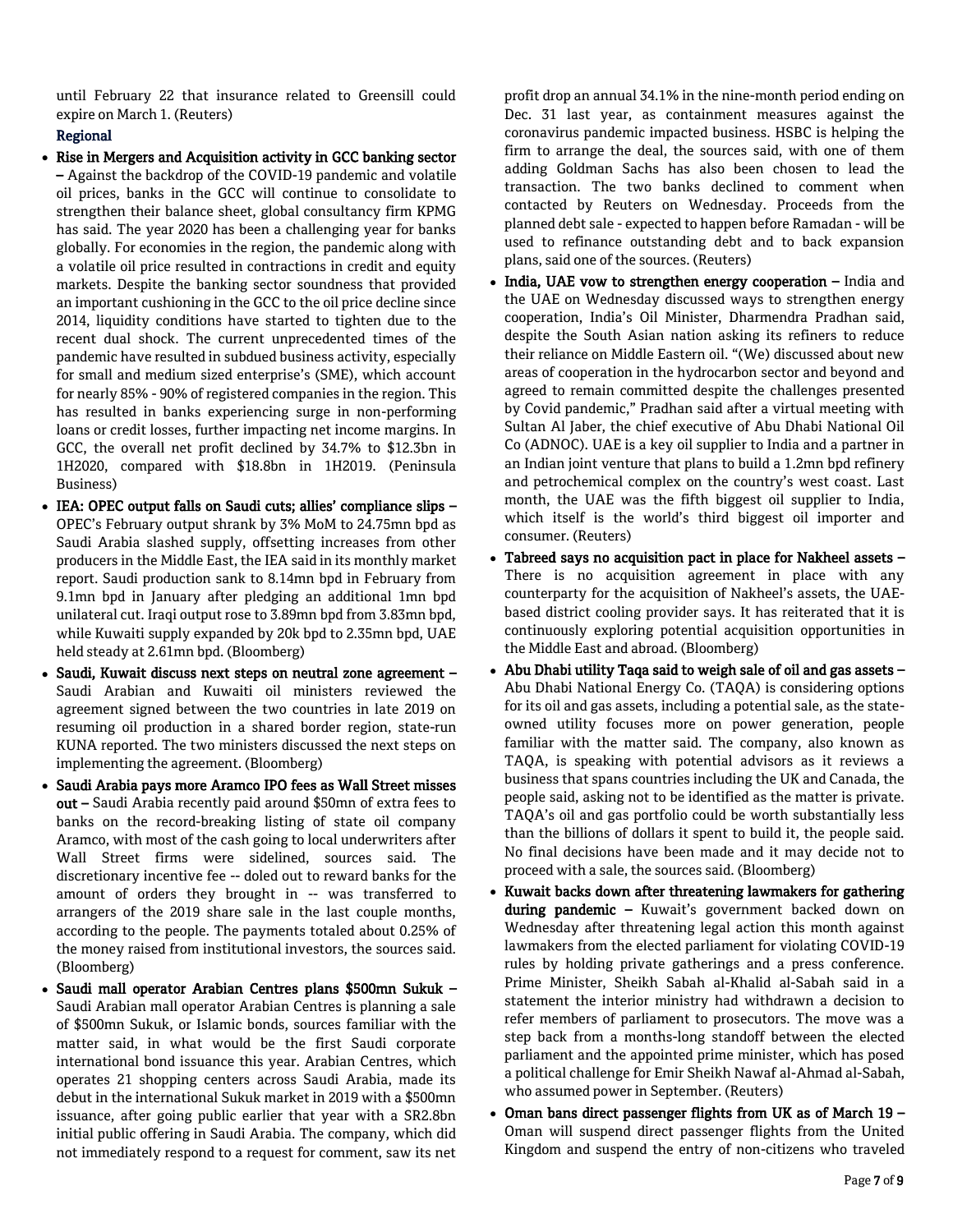there in the previous two weeks as of March 19, as part of measures to curb the spread of coronavirus, state media said on Wednesday. They said the Gulf Arab state's coronavirus committee has also renewed the order closing all commercial activities in the sultanate from 8 pm to 5 am until April 3. (Reuters)